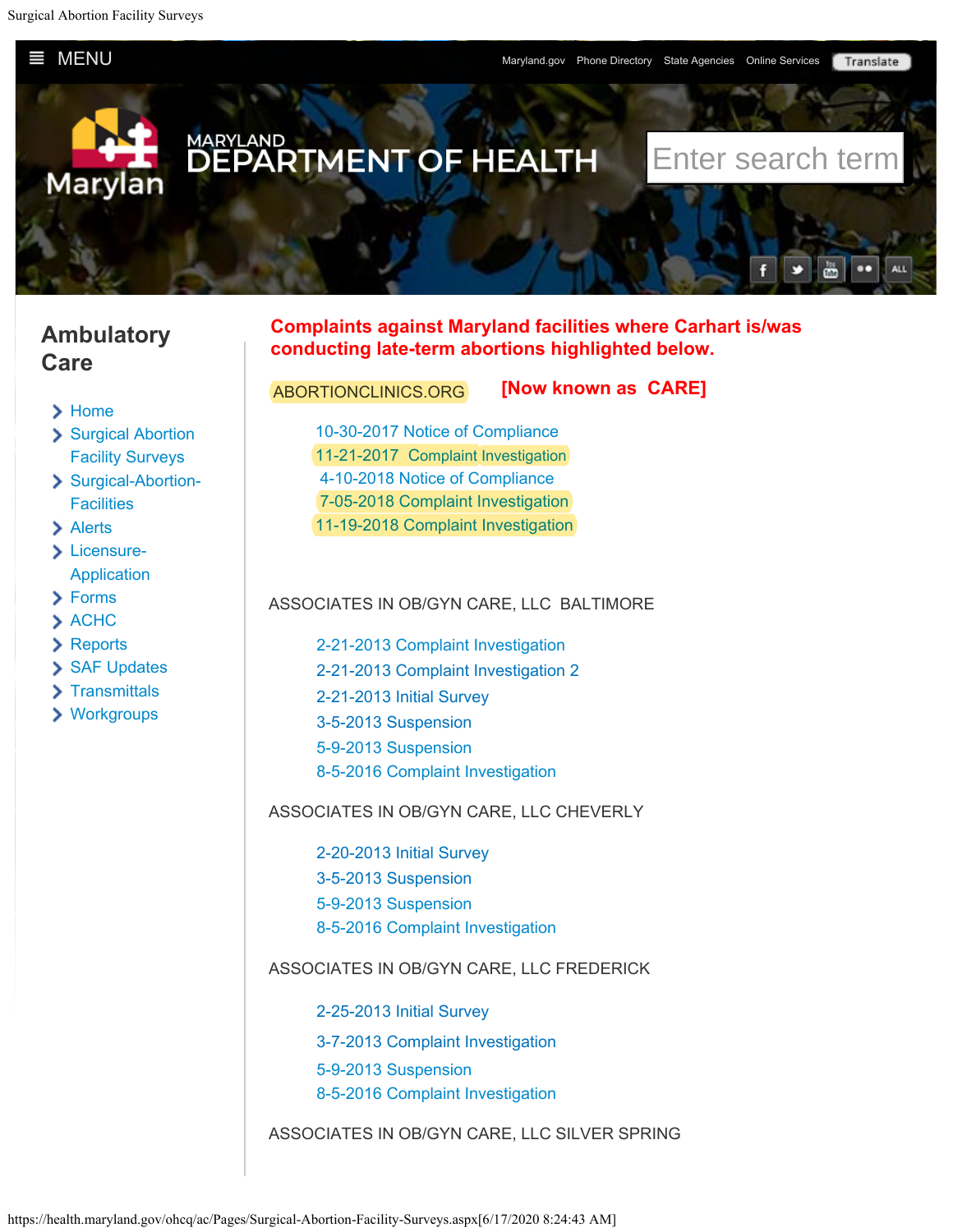[2-26-2013 Initial Survey](https://health.maryland.gov/ohcq/ac/SurgAbortFac_Surveys/Associates%20in%20OB%20GYN%20Silver%20Spring,%20Initial%20Survey,%202%2026%202013.pdf) [3-5-2013 Suspension](https://health.maryland.gov/ohcq/ac/SurgAbortFac_Surveys/Associates%20in%20OB%20GYN%20Silver%20Spring,%20Suspension,%203%205%202013.pdf) [5-9-2013 Suspension](https://health.maryland.gov/ohcq/ac/SurgAbortFac_Surveys/Associates%20in%20OB%20GYN%20Landover,%20Suspension,%205%209%202013.pdf) [8-5-2016 Complaint Investigation](https://health.maryland.gov/ohcq/ac/SurgAbortFac_Surveys/8%205%202016%20investigation%20silver%20spring%20site.pdf) CAREFEM [5.11.2016 Initial Survey](https://health.maryland.gov/ohcq/ac/docs/Carefem%205%2011%2016%20initial.pdf) GERMANTOWN REPRODUCTIVE HEALTH SERVICE **Carhart's former place** 2-13-2013 [Complaint Investigation](https://health.maryland.gov/ohcq/ac/SurgAbortFac_Surveys/Germantown%20Reproductive,%20Complaint,%202%2013%202013.pdf) [2-13-2013](https://health.maryland.gov/ohcq/ac/SurgAbortFac_Surveys/Germantown%20Reproductive,%20Complaint,%202%2013%202013.pdf) [Initial Survey](https://health.maryland.gov/ohcq/ac/SurgAbortFac_Surveys/Germantown%20Reproductive,%20Complaint,%202%2013%202013.pdf) [5-15-2015 Re-Licensure Survey](https://health.maryland.gov/ohcq/ac/docs/Germantown%205%2011%2015%20complaint.pdf) [3-11-2014 Complaint Investigation](https://health.maryland.gov/ohcq/ac/Documents/ACP%20Germantown%20Reproductive%20Health%20Services%2003_11_14%20L3.pdf) [9-29-2014 Complaint Investigation](https://health.maryland.gov/ohcq/ac/Documents/ACP%20Germantown%20Reproductive%20Health%20Services%2009_29_14%20L3.pdf) [3-2-2016 Complaint Investigation](https://health.maryland.gov/ohcq/ac/Documents/ACP%20Germantown%20Reproductive%20Health%20Services%2003_02_16%20L3.pdf) [5-20-2016 Complaint Investigation](https://health.maryland.gov/ohcq/ac/Documents/ACP%20Germantown%20Reproductive%20Health%20Services%2005_20_16%20L3_Redacted.pdf) HAGERSTOWN REPRODUCTIVE HEALTH SERVICES [2-28-2013 Initial Survey](https://health.maryland.gov/ohcq/ac/SurgAbortFac_Surveys/Hagerstown%20Reproductive%20Health,%20Initial%20Survey,%202%2028%202013.pdf) [8-14-2015 Re-Licensure Survey](https://health.maryland.gov/ohcq/ac/Documents/ACP%20Hagerstown%20Reproductive%20Health%20Services%2008_14_15%20L3_Redacted.pdf) [4-7-2016 Complaint](https://health.maryland.gov/ohcq/ac/SurgAbortFac_Surveys/potomac%20family%20planning%20ctr%204%207%202016.pdf) [11-28-2018 Reliencensure Survey](https://health.maryland.gov/ohcq/ac/SurgAbortFac_Surveys/Hagerstown%20Reproductive%20Health%208%209%2018-Redacted%20-%20Final.pdf) HILLCREST CLINIC, INC BALTIMORE (CLOSED) [2-12-2013](https://health.maryland.gov/ohcq/ac/SurgAbortFac_Surveys/Hillcrest%20Clinic,%20Initial%20Survey,%202%2012%202013.pdf) [Initial Survey](https://health.maryland.gov/ohcq/ac/SurgAbortFac_Surveys/Hillcrest%20Clinic,%20Initial%20Survey,%202%2012%202013.pdf) [5-20-2015 Re-Licensure Survey](https://health.maryland.gov/ohcq/ac/Documents/ACP%20Hillcrest%20Clinic%2005_20_15%20L3.pdf) 9-3-2015 Follow-up [Re-Licensure Survey](https://health.maryland.gov/ohcq/ac/Documents/ACP%20Hillcrest%20Clinic%2009_03_15%20L3.pdf) HILLCREST CLINIC, INC BALTIMORE [3-3-2016 Complaint Survey](https://health.maryland.gov/ohcq/ac/SurgAbortFac_Surveys/Hillcrest_Clinic_3.11.16.pdf) [4-12-2016 Initial Survey](https://health.maryland.gov/ohcq/ac/Documents/ACP%20Hillcrest%20Clinic%2004_12_16%20L3.pdf) METROPOLITAN FAMILY PLANNING INST INC BERWYN HEIGHTS [2-22-2013](https://health.maryland.gov/ohcq/ac/SurgAbortFac_Surveys/Metropolitan%20Family%20Planning%20Berwyn%20Heights,%20Initial%20Survey,%202%2022%202013.pdf) [Initial Survey](https://health.maryland.gov/ohcq/ac/SurgAbortFac_Surveys/Metropolitan%20Family%20Planning%20Berwyn%20Heights,%20Initial%20Survey,%202%2022%202013.pdf) [10-14-2015 Re-Licensure Survey](https://health.maryland.gov/ohcq/ac/Documents/ACP%20Metropolitan%20Family%20Planning%20Institute%2010_14_15.pdf) METROPOLITAN FAMILY PLANNING INST INC SUITLAND [3-5-2013 Initial Survey](https://health.maryland.gov/ohcq/ac/SurgAbortFac_Surveys/Metropolitan%20Family%20Planning%20Suitland,%20Initial%20Survey,%203%205%202013.pdf) [10-6-2015 Re-Licensure Survey](https://health.maryland.gov/ohcq/ac/Documents/ACP%20Metropolitan%20Family%20Planning%20Institute%2010_06_15%20L3_Redacted.pdf)

**of business.**

PLANNED PARENTHOOD METROPOLITAN WASHINGTON, DC

[2-28-2013 Initial Survey](https://health.maryland.gov/ohcq/ac/SurgAbortFac_Surveys/Planned%20Parenthood%20Metropolitan%20Wash,%20Initial%20Survey,%202%2028%202013.pdf)